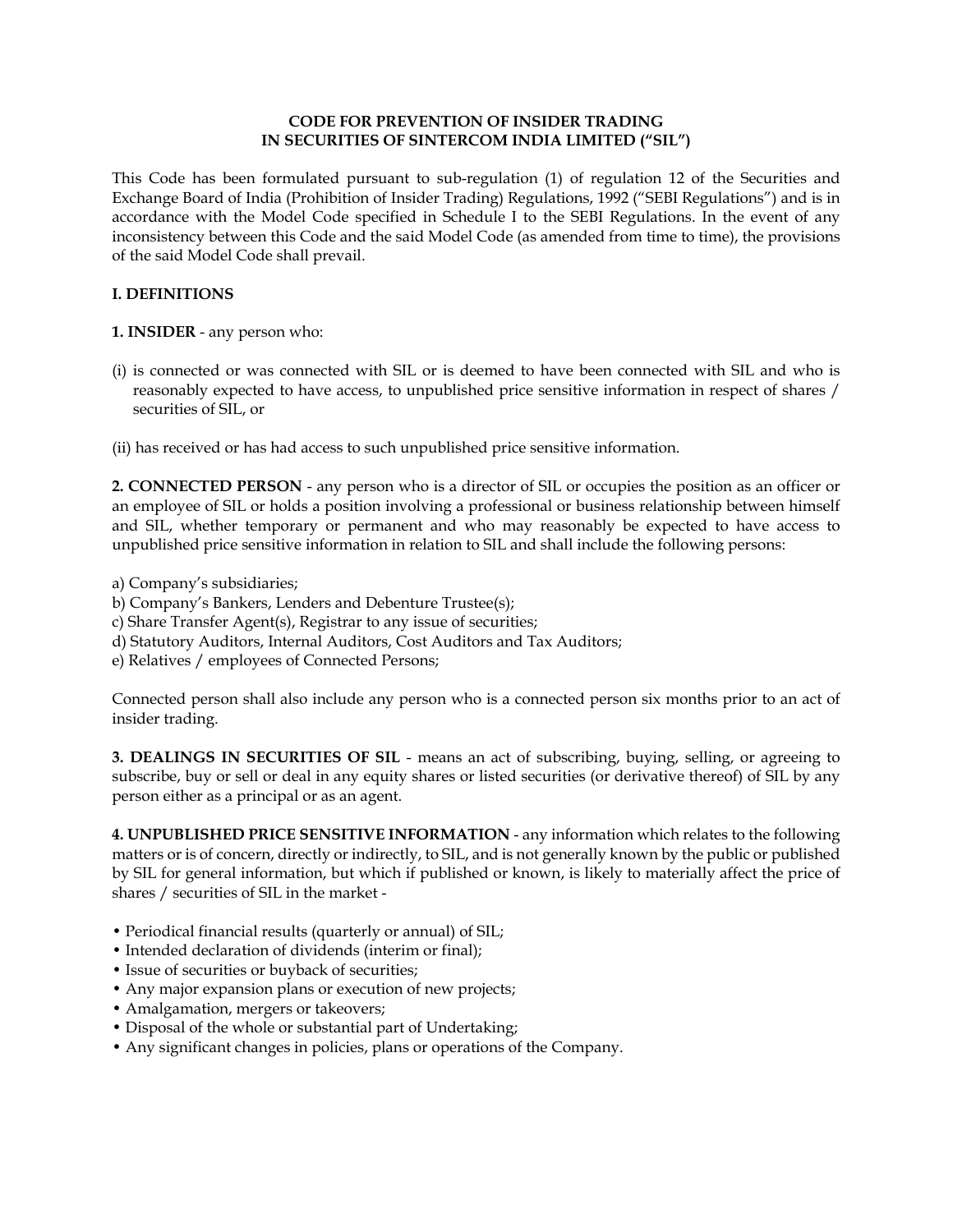Speculative reports in print or electronic media shall not be considered as published information unless confirmed by the Company, in which case, it will be treated as published information with effect from the date of such confirmation.

**5. EMPLOYEE** - means any person employed by SIL .

**6. OFFICER** - The term "Officer" includes any director, manager or secretary or any person in accordance with whose directions or instructions the Board of Directors or any one or more of the Directors is or are accustomed to act and shall include an Auditor of the Company.

**7. DESIGNATED EMPLOYEES** - The following Officers and Employees shall be included in the term "designated employees": -

a) Officers / employees comprising of the top three tiers of the Company Management as mentioned below:

# **TIER I**

All Managing/Executive/ Whole-time Directors of the Company including the Chairman;

# **TIER II**

The Chief Executive Officer, the Chief Operating Officer, the Chief Financial Officer, the Company Secretary and employees / persons in charge of various business divisions of the Company;

## **TIER III**

All Employees / executives designated as Vice-President or having any higher designation in / for the Company;

b) Such employees and other persons working in the Finance, Treasury, Legal, Secretarial and Taxation Departments of the Company and in the Corporate Office of the Company as maybe decided by the Compliance Officer;

c) The respective secretaries / personal assistants / executive assistants of the employees / persons covered under Tiers I to III above.

d.) Any other of Designated Employees from time to time. officer / employee / person who may have access to price sensitive information and who is notified by the Compliance Officer shall be included within the purview

The Compliance Officer shall maintain a record of the Designated Employees and any change made in the list of designated employees from time to time.

The Designated Employees shall be subject to trading restrictions as contained in this Code such as prohibition of trading during Trading Window Closure period, Pre-Clearance of transactions in respect of the securities of the Company, reporting in respect of dealings in the securities of the Company and holding the securities of the Company for the prescribed length of time.

**8. COMPLIANCE OFFICER** - means such senior official appointed by the Company who is mainly responsible for setting forth policy, procedures, monitoring adherence to the rules for the preservation of price sensitive information, implementation of this Code within the Company under the overall supervision of the Board of Directors of the Company, Pre-clearing of trades by designated employees and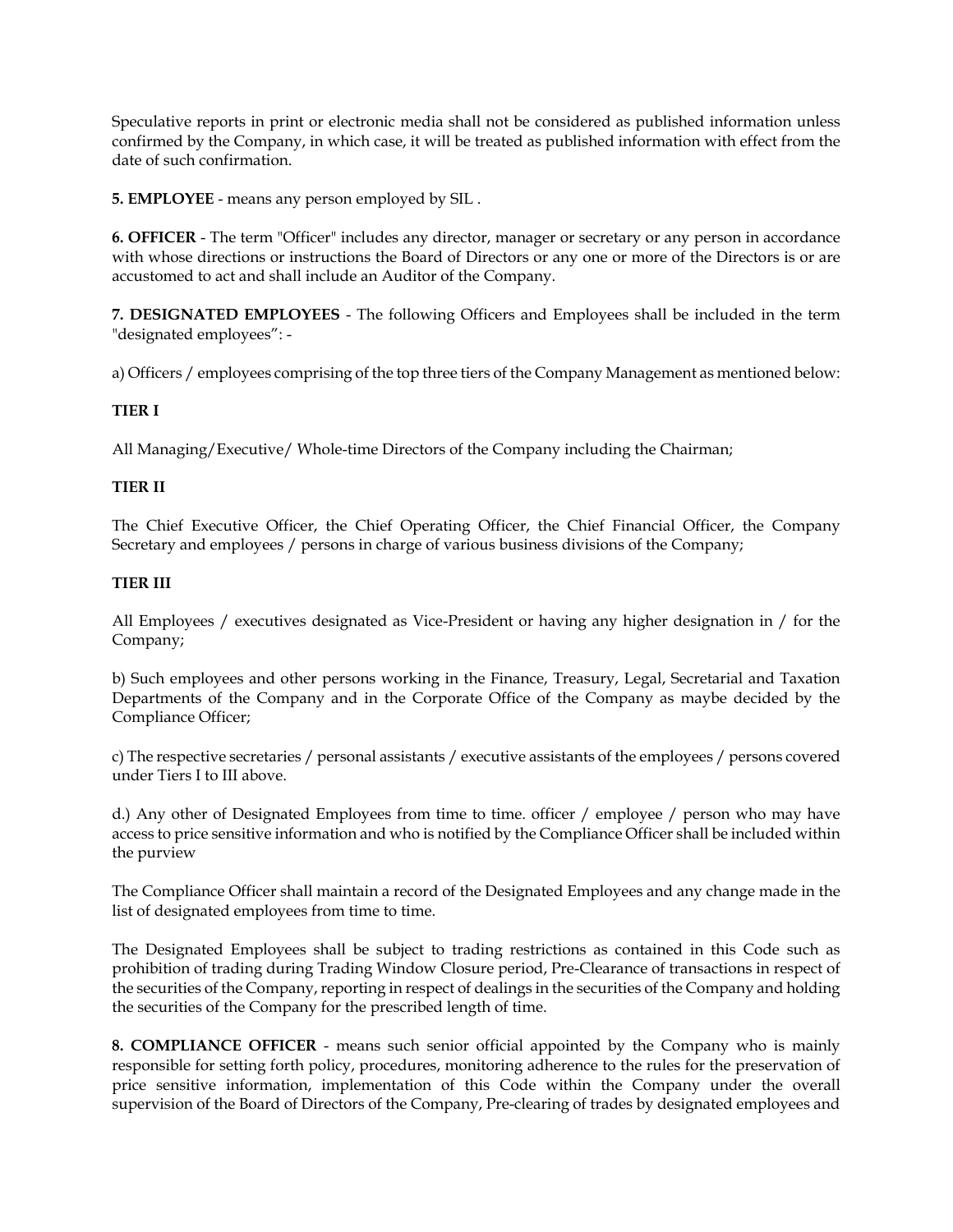their dependants (directly or through the respective Heads of Departments as decided by the Board / Chairman) and dissemination of information to the Stock Exchanges and media. The Company has appointed Ms. Anuja Joshi as the Compliance Officer.

**9. TRADING WINDOW** - Trading Window refers to the period during which the Directors / Officers / Designated Employees can conduct their dealings in the securities of the Company. The Trading Window shall be closed during the period and under the circumstances as mentioned in clause V of this Code. During the Trading Window Closure Period, Directors / Officers / Designated Employees are prohibited from conducting any dealings in the securities of the Company.

**10. DEPENDANTS** - SIL has designated the following persons as dependants:

- a.) Spouse;
- b.) Minor son;
- c.) Dependant parents;
- d.) Dependant major son;
- e.) Dependant unmarried daughter;
- f.) Dependant brother;
- g.) Dependant sister.

**11. SECURITY** - Security shall mean shares, stocks, bonds, debentures or other marketable securities of the Company that are listed on one or more recognized Stock Exchange(s) in India or abroad.

**12. WORKING DAY** – means the working day when the regular trading is permitted on the stock exchanges on which the Company's shares / securities are listed.

**13. INTERPRETATIONS OF CERTAIN WORDS AND EXPRESSIONS** - Words and expressions used herein and not defined in this Code but defined in the SEBI (Prohibition of Insider Trading) Regulations, 1992 or the Companies Act, 1956, shall have the same meanings respectively assigned to them in those Acts.

# **II. APPLICABILITY**

This Code shall apply to all Directors/ Officers / Employees / Designated Employees / Connected Persons of SIL and shall be called "Code for Prevention of Insider Trading of SIL".

## **III. CONFIDENTIALITY**

1. Directors / Officers / Employees / Designated Employees / Connected Persons shall maintain the confidentiality of all price sensitive information and shall not pass on such information directly or indirectly by way of making a recommendation for purchase or sale of securities.

2. Unpublished price sensitive information shall be handled on a need to know basis and shall be disclosed only to those within the Company or to Connected Persons who need the information to discharge their duty.

3. Directors / Officers / Designated Employees / Connected Persons shall ensure that all files containing confidential information are kept secure and that all computer files containing confidential information have adequate security of log in and pass word.

4. Access to any unpublished information by Officers / Employees / Designated Employees, shall be reported immediately to the respective Head of the Department (who in turn shall promptly report the same to the Compliance Officer) or to the Compliance Officer.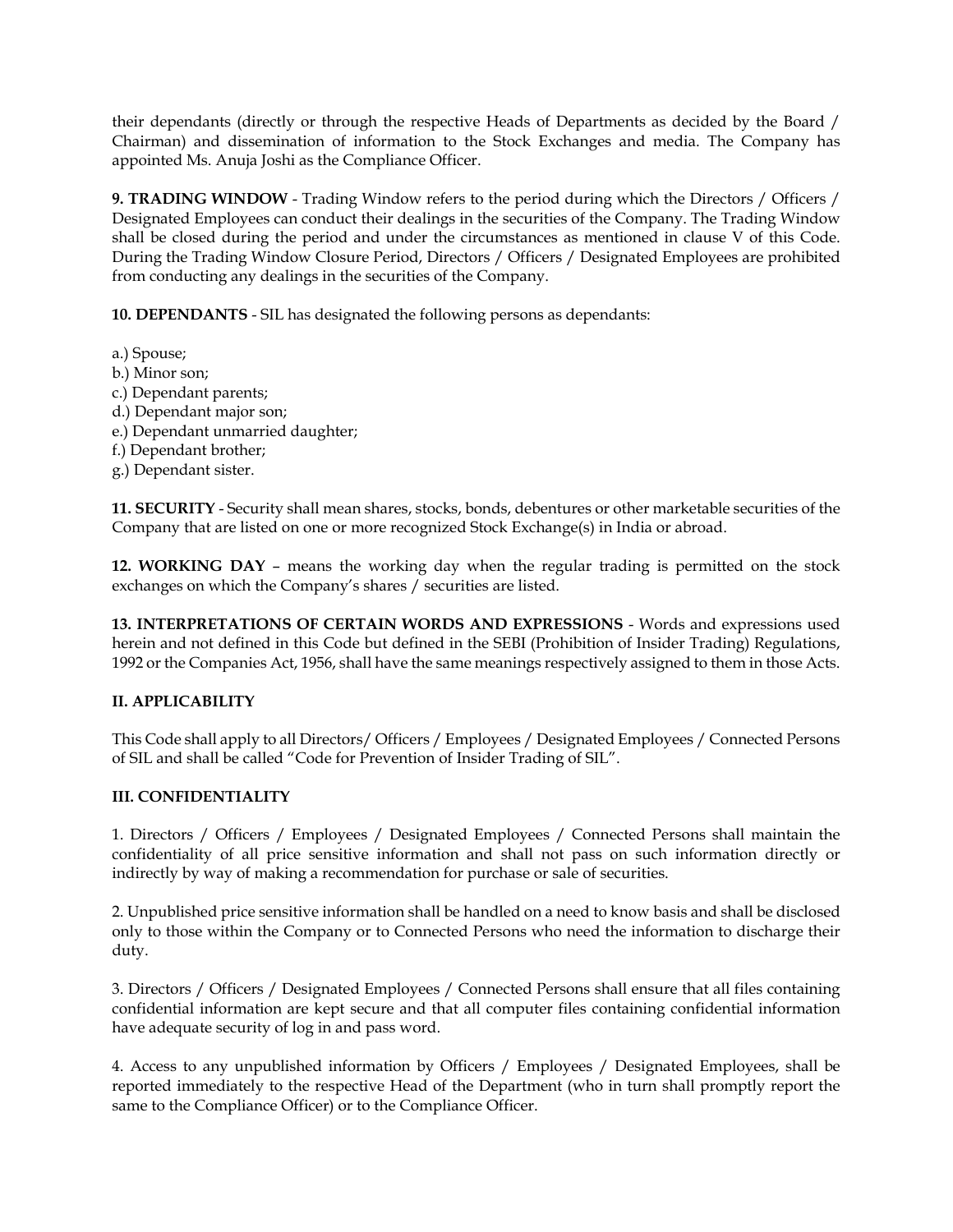#### **IV. RESTRICTIONS**

In accordance with the SEBI regulations, no insider shall :

1. Deal or speculate in the securities of the Company listed on any Stock Exchange, either on his own behalf or on behalf of any other person :

a) on the basis of unpublished price sensitive information;

b) when the trading window is closed;

2. Communicate, directly or indirectly, any unpublished price sensitive information to any other person, except as required in the ordinary course of business or under any law;

3. The Company shall not deal in the securities of another Company or associate of that other Company while in the possession of any unpublished price sensitive information.

#### **V. TRADING WINDOW CLOSURE PERIOD**

1. Directors/Officers/Designated Employees shall conduct their dealings in the securities of the Company only when the Trading Window is open and shall not deal in any transaction involving the purchase, sale or other dealing of / in the securities of the Company during the Trading Window Closure Period.

2. The Trading Window shall be closed for / in connection with the following purposes :

- (a) Declaration of Financial results (quarterly, half-yearly and annual);
- (b) Declaration of Dividend (Interim / Final);
- (c) Issue of Securities by way of Public / Rights / Bonus etc.;
- (d) Any major expansion plans or execution of new project;
- (e) Amalgamation, merger and/or takeover;
- (f) Buy back of securities;

(g) Disposal of the whole or substantially the whole of the undertaking of the Company;

(h) Any change in the policy, plan or operations of the Company that would have a substantial effect on the business or operations of the Company.

Such Closure Period shall commence from the date on which intimation is given by the Company to the Stock Exchange(s) of the date of the Board Meeting to be held for consideration / approval of the aforesaid items and ending 24 hours after intimation of the decision taken by the Board at the said Meeting is communicated to the Stock Exchange(s);

3. The Trading Window may also be closed for such other purpose/s and period/s as the Management may specify, from time to time at its sole discretion.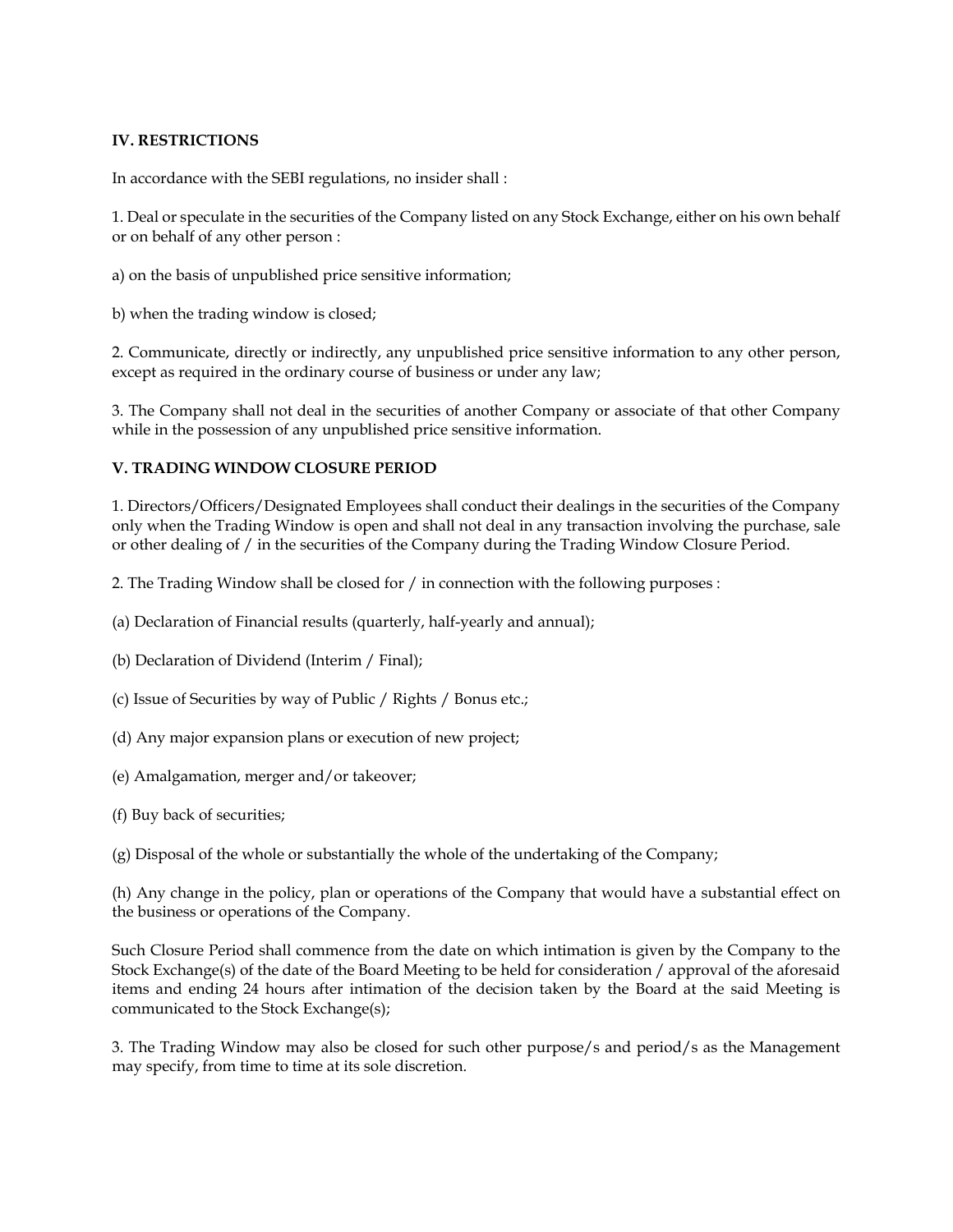4. In case of ESOPs, exercise of Options is allowed during the period when the Trading Window is closed. However sale of shares allotted / acquired on exercise of Options shall not be allowed when Trading Window is closed.

## **VI. DISCLOSURE REQUIREMENTS**

# **1. By new Directors /Officers/Designated Employees:**

A Director, Officer or Designated Employee holding any Securities / Voting Rights in the Company, shall disclose to the Company in Form B prescribed under the SEBI Regulations, the number of Securities/ Voting Rights held and positions taken in derivatives by him/her as also by his/her Dependants, within 2 Working Days of his/her becoming a director / officer / Designated Employee of the Company. Such director / officer / Designated Employee shall also make a disclosure in Form D prescribed under the SEBI Regulations, to the Company and the Stock Exchanges on which Company's shares/securities are listed, any change in his / her /their Dependant's holding of such Securities/ Voting Rights from last disclosure made, if the change exceeds Rs.5,00,000/- in value or 5000 Securities or 1% of total Securities of that class / Voting Rights in the Company, whichever is lower within 2 Working Days of such change.

# **2. By existing Directors/Officers/Designated Employees;**

Every director /officer/designated employee of the Company shall disclose :-

i) to the Company, their and their Dependants existing holding of Securities / Voting Rights and position taken in derivatives in the Company, in Form B prescribed under the SEBI Regulations

ii) to the Company and the Stock Exchanges on which the Company's shares/securities are listed, any change in their/their Dependant's holding of Securities/ Voting Rights from the last disclosure made, if such change exceeds Rs.5,00,000/- in value or 5,000 Securities or 1% of the total Securities of that class/ Voting Rights in the Company, whichever is lower, within 2 Working Days of such change, in Form C prescribed under the SEBI Regulations.

iii) All their dealings in Securities of the Company on annual basis, as at 31st March every year, irrespective of whether falling within the threshold limit or for which prior clearance is obtained

## **3. Disclosure made by directors/officers/designated employees to be informed to Stock Exchange**

The Company shall comply with the applicable provisions of the SEBI (Prohibition of Insider Trading) Regulations 1992 (as amended from time to time) concerning submission of disclosures received under this Code to the Stock Exchanges.

## **VII. PRE-CLEARANCE**

1 Directors/Officers/Designated Employees and/or their Dependants, who intend to deal in the Company's Securities during the period other than the trading window closure period, shall have to obtain prior permission from the Compliance Officer by making an application in the prescribed format along with an Undertaking incorporating the following Clauses (refer Annexure "A" hereto for format of such application and undertaking):

a) That the designated employee /director / officer / their Dependants does not have access or has not received price sensitive information up to the time of signing the Undertaking.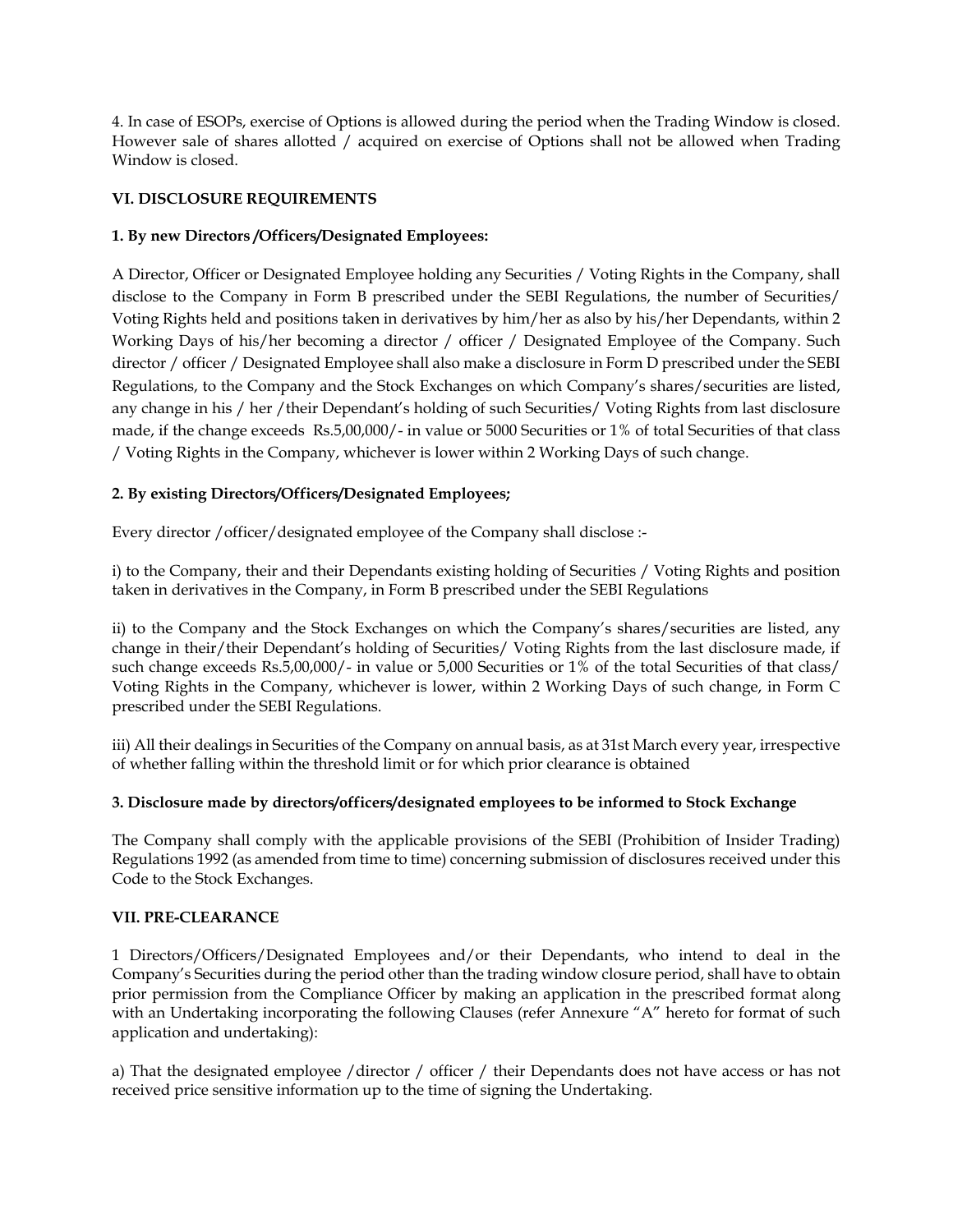b) That in case the designated employee /director / officer / their Dependants has access to or receives price sensitive information after the signing of the Undertaking but before the execution of the transaction, he/she shall inform the Compliance Officer of the change in his position and that he/she would completely refrain from dealing in the securities of the Company till the time such information becomes public.

c.) That he/she has not contravened the Code for Prevention of Insider Trading as notified by the Company from time to time.

d.) That he/she has made full and true disclosure in the matter.

However, prior permission will not be required if number of Equity Shares or other listed Securities to be traded does not exceed 2,000 Nos. or Rs. 2,00,000/- in value in any one period of 30 days.

Prior permission shall also not be required for acquiring securities pursuant to exercise of stock options granted by the Company under its ESOP Scheme in force from time to time.

In case of dealing by the Compliance Officer, prior permission from the Chairman and in case of the Chairman, prior permission from Director(s) authorized by the Board of Directors of the Company shall be obtained.

2 The transaction for which permission is sought shall be carried out within one week after the approval has been obtained. If the order is not executed within one week after the approval is given, the director/officer/designated employee/their Dependants shall pre-clear the transaction again.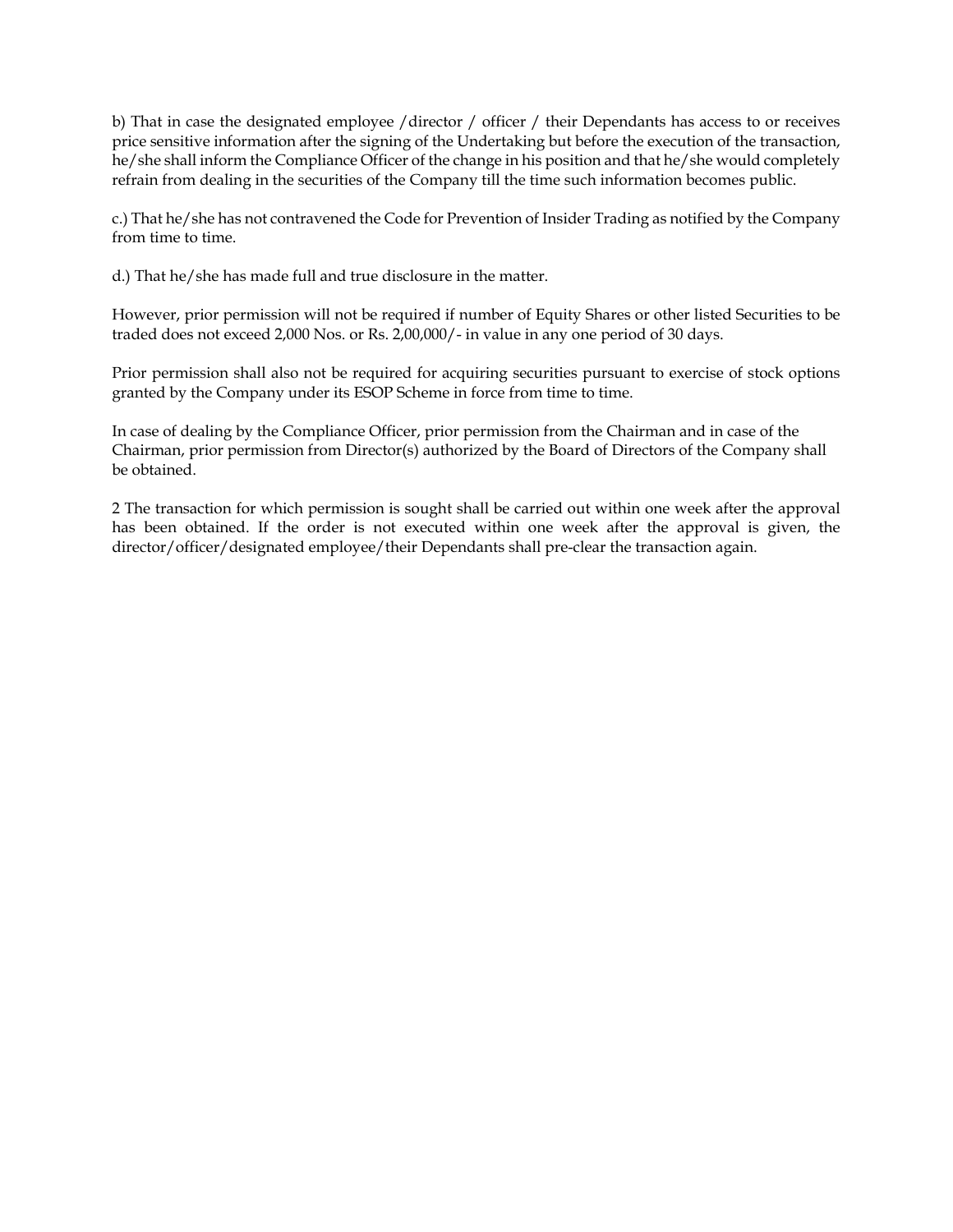#### **VIII. IMPORTANT CONDITIONS**

1 A Director/Officer/ Designated employee and/or their dependants who buys or sells any number of shares of the Company, shall not enter into an opposite transaction i.e. sell or buy any number of shares during the next six months following the prior transaction. However, in case a sale of shares is necessitated by personal emergencies, the aforesaid period of six months may be waived on an application made to the Compliance Officer in the prescribed format and the reasons for such waiver being recorded in writing in that behalf (refer Annexure "B" hereto for format of such application). Further, the aforesaid restrictions on entering into 'opposite transaction' shall also not apply to acquisition of securities pursuant to exercise of options vested under any Employee Stock Option Scheme if any formulated by the Company from time to time or to sale of such securities within a period of six months from the date of such exercise of options.

2 In case of Compliance Officer, application for waiver referred to above is to be made to the Chairman and in case of the Chairman, the application is to be made to Director(s) authorized by the Board of Directors of the Company.

3 Directors / Officers / Designated Employees / their Dependants shall not take positions in derivative transactions in the shares of the Company at any time.

4 In case of subscription in the primary market, Directors / Officers / Designated Employees / their Dependants shall hold their investments for a minimum period of 30 days. The holding period would commence when the securities are actually allotted. However, in case a sale of shares is necessitated by personal emergencies, the aforesaid period of 30 days may be waived on an application made to the Compliance Officer in the prescribed format and the reasons for such waiver being recorded in writing in that behalf (refer Annexure "E" hereto for format of such application).

## **IX REPORTING TO THE BOARD**

The Compliance Officer shall place before the Board on a quarterly basis details of all disclosures received and waivers and permissions granted under this Code.

## **X COMPLAINCES WITH THE REGULATORY REQUIREMENTS**

In addition to the requirements of this Code, Employees shall ensure compliance with applicable provisions of SEBI (Prohibition of Insider Trading) Regulations. 1992 shall also ensure compliance with the applicable provisions of SEBI (Prohibition of Fraudulent & Unfair Trade Practices Relating to Securities Markets) Regulations 2003, as amended from time to time.

#### **XI PENALTY**

1 Any designated employee/director/officer who contravenes this Code is liable to be penalized and appropriate action will be taken against them by the Company after giving reasonable opportunity to them to explain their stand in the matter. They shall also be subject to disciplinary action including wage freeze, dismissal, ineligibility for future participation in ESOP, forfeiture of benefits, etc.

2 In addition to the action taken by the Company any person violating this Code shall also be liable for appropriate action under the SEBI Regulations.

3 In case of any violation of any of the provisions of the Regulations, the Company/Compliance Officer shall inform SEBI of the same.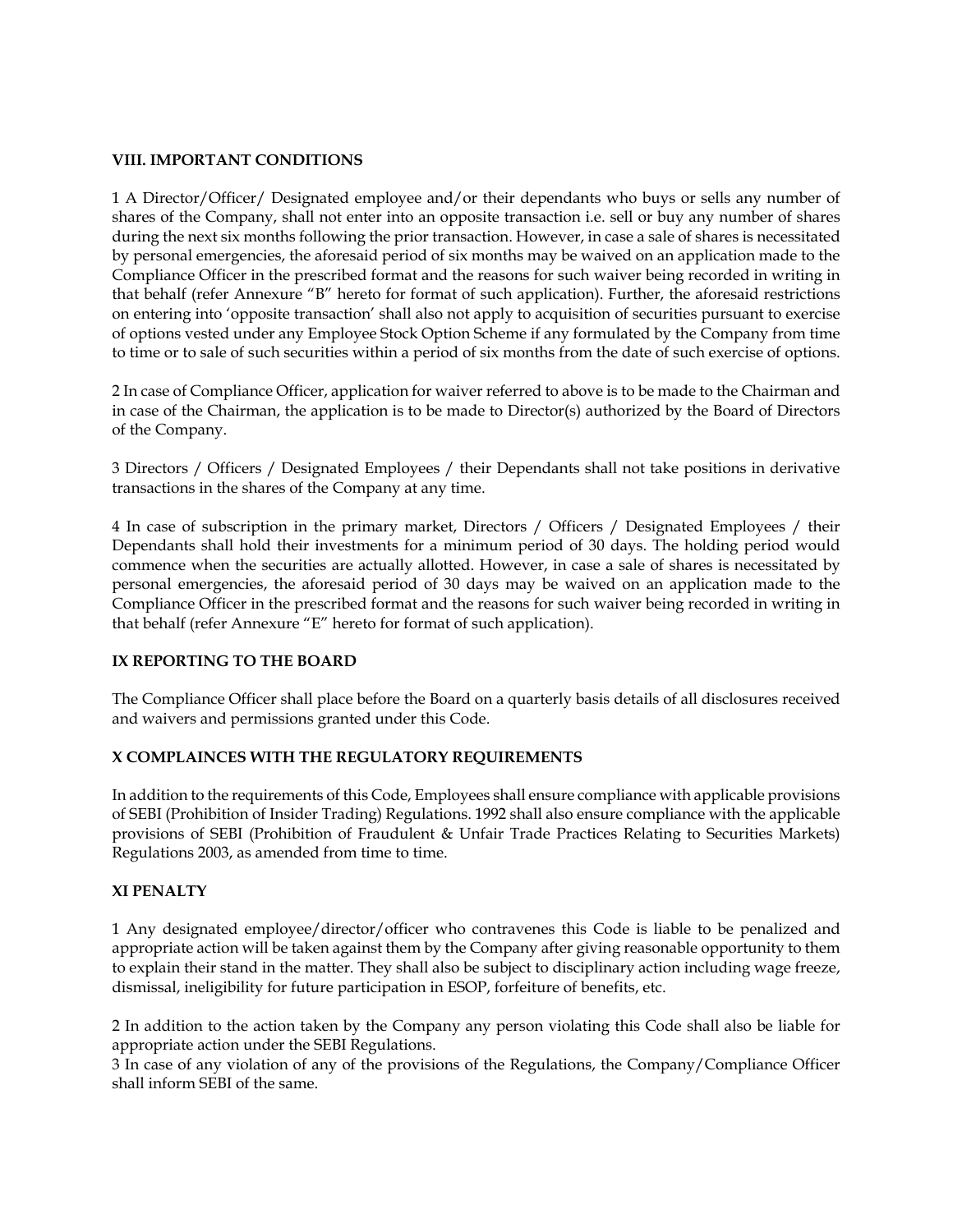XI. The Chairman shall be responsible for intimating to the Compliance Officer of any changes in policies so as to enable him to notify the Designated Employees accordingly.

XII. The Management has the right to change / amend this Code from time to time at its sole discretion and/or in pursuance of any amendments made in the SEBI (Prohibition of Insider Trading) Regulations, 1992.

XIII. The decision of the Compliance Officer / Chairman shall be final, binding and conclusive and shall not be justifiable in any forum.

XIV All correspondence with SIL in regard to this Code should be sent to the Compliance Officer and marked "CONFIDENTIAL".

XV This Code shall be applicable with immediate effect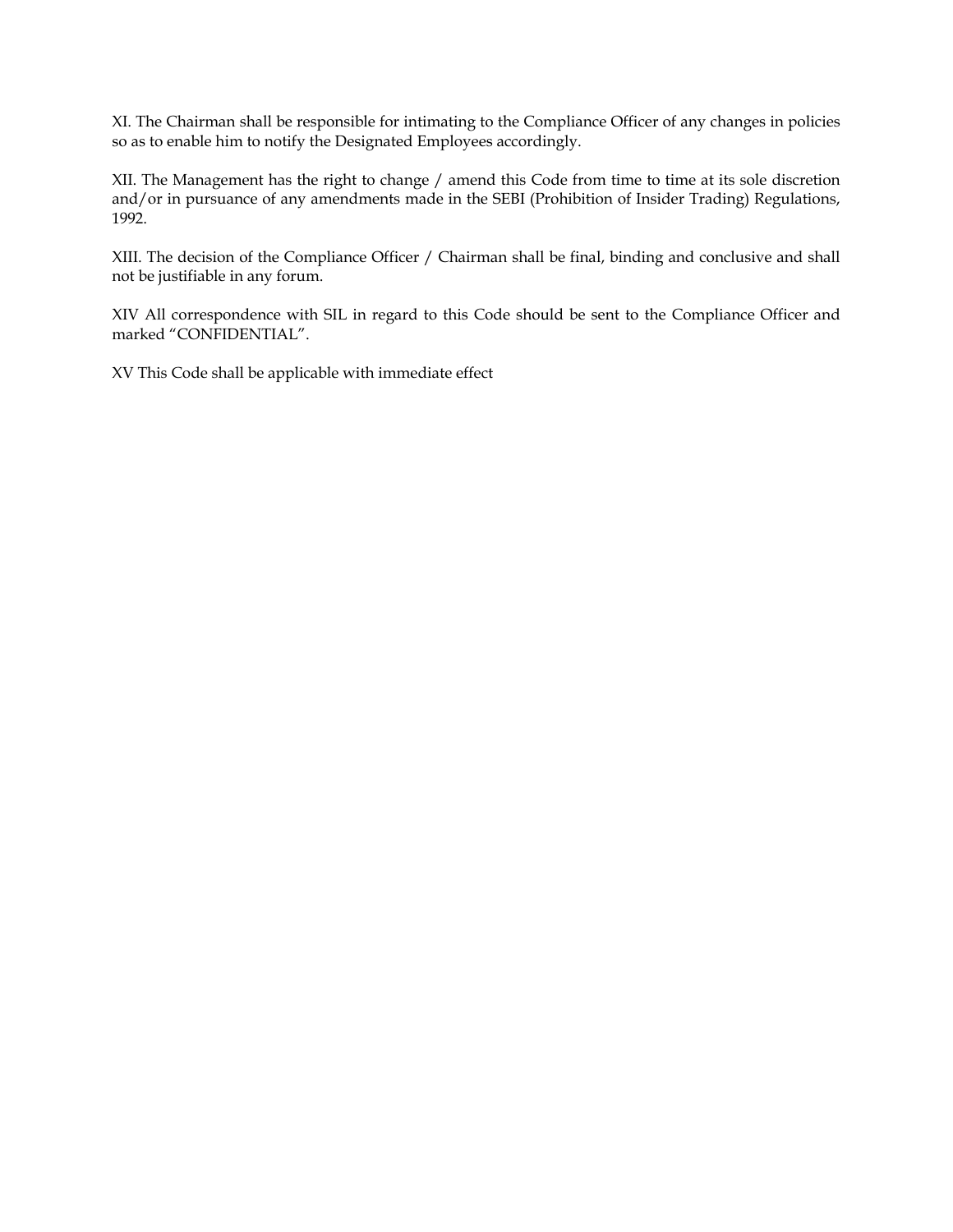# **SINTERCOM INDIA LIMITED ANNEXURE "A" of Code for Prevention of Insider Trading Application for Pre-clearance for dealing in Company's Securities above threshold limit**

(refer clause no. VII of the Code for Prevention of Insider Trading)

| From :        | Date: |
|---------------|-------|
| Name:         |       |
| Designation : |       |

 $To^{\mathsf{T}}$ The Compliance Officer Sintercom India Limited Pune

With reference to the Code for Prevention of Insider Trading ("the Code") of the Company, I seek your approval to subscribe to / agree to subscribe to / purchase\* / sell\* / deal as an agent / principal in \_\_\_\_\_\_\_\_\_\_\_\_\_ (nos.) of \_\_\_\_\_\_\_\_\_\_\_\_\_\_\_ (description of security) of the Company. The statement of securities of the Company held as on \_\_\_\_\_\_\_\_\_\_\_ and my Undertaking in the prescribed format are enclosed for your perusal in this connection.

\* I declare that I have not entered into an opposite transaction of sale / purchase during the 6 months preceding this application.

\* I further declare that the minimum holding period stipulated in the Code with respect to the securities proposed to be sold has been complied with.

Signature:

=============================================================================

========

PRE-CLEARANCE ORDER

Date:

This is to inform you that your request for dealing in \_\_\_\_\_\_\_ (nos.) of \_\_\_\_\_\_\_\_\_\_\_\_\_\_ (description of security) of the Company as mentioned in your above mentioned application is approved. Please note that the said transaction must be completed on or before \_\_\_\_\_\_\_\_\_\_\_ i.e. within one week from today.

For SINTERCOM INDIA LIMITED

Compliance Officer

=============================================================================

========

CONFIRMATION OF DEAL

Date: To: The Compliance Officer, SIL.

| I confirm that the security dealing for which approval was granted on |                         | was completed on            |                              |
|-----------------------------------------------------------------------|-------------------------|-----------------------------|------------------------------|
|                                                                       |                         | $(nos.)$ of $\qquad \qquad$ | (description of security) of |
| the Company.                                                          |                         |                             |                              |
| Signature : $\_\_$                                                    |                         |                             |                              |
|                                                                       | SINTERCOM INDIA LIMITED |                             |                              |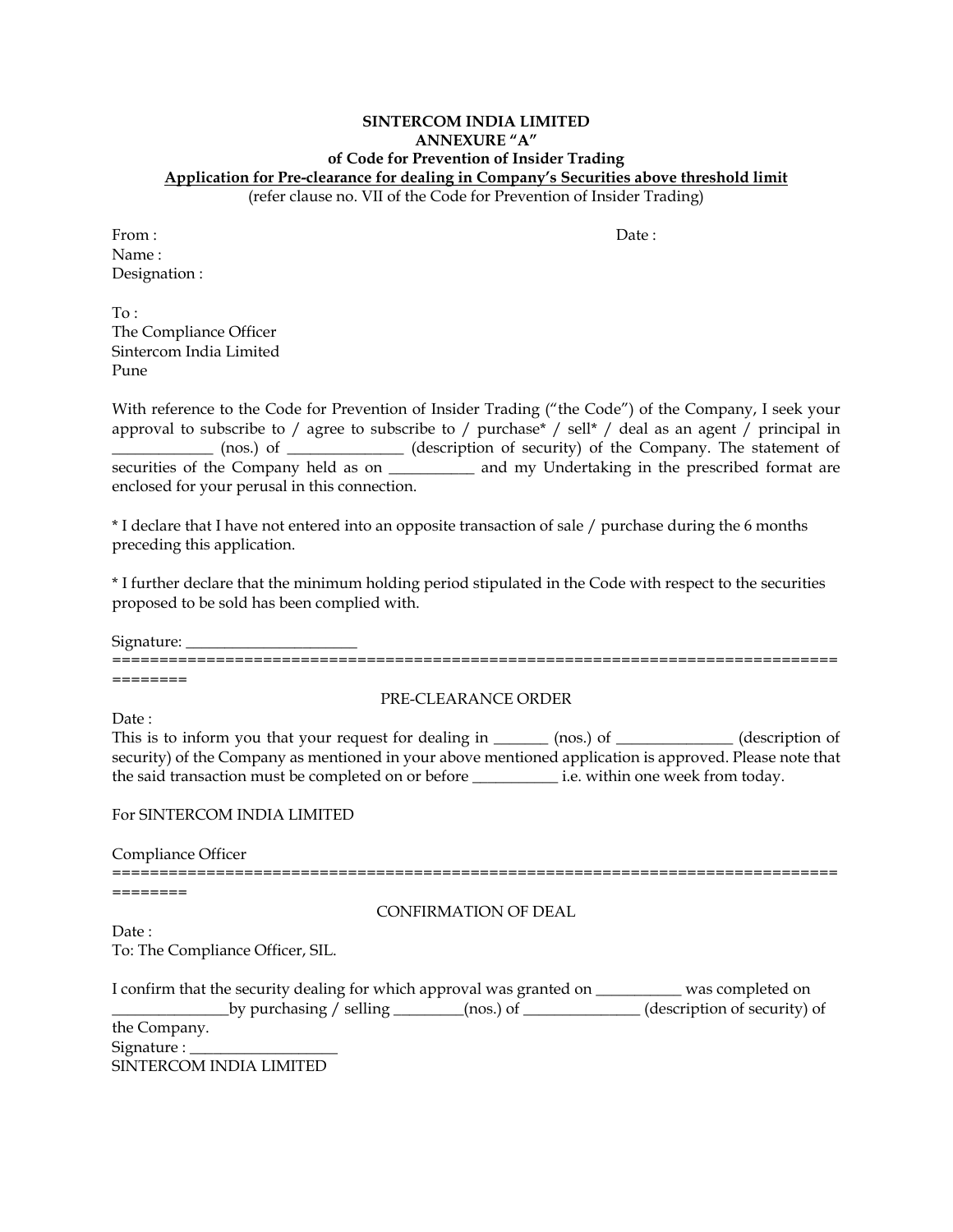# **ANNEXURE "A - 1"**

Statement of holding of securities at the time of Pre-clearance (refer Annexure D of the Code for Prevention of Insider Trading)

To,

The Compliance Officer, SINTERCOM INDIA LIMITED

I, \_\_\_\_\_\_\_\_\_\_\_\_\_\_\_\_\_\_\_\_\_\_\_\_\_, hereby declare that the details of securities held by me and the securities held by my Dependants in the Company as on this date are furnished below:

| Name Relation Folio No. |  |
|-------------------------|--|
| DP ID / Client ID No.   |  |
| ' ESOP*                 |  |
| <b>Type of Security</b> |  |
|                         |  |
| No. of Securities       |  |
|                         |  |

\*Where the securities proposed to be sold are pursuant to cashless exercise of stock options, please mention "ESOP Entitlement" in this column.

Date : \_\_\_\_\_\_\_\_\_\_\_\_\_\_\_ Signature\_\_\_\_\_\_\_\_\_\_\_\_\_\_\_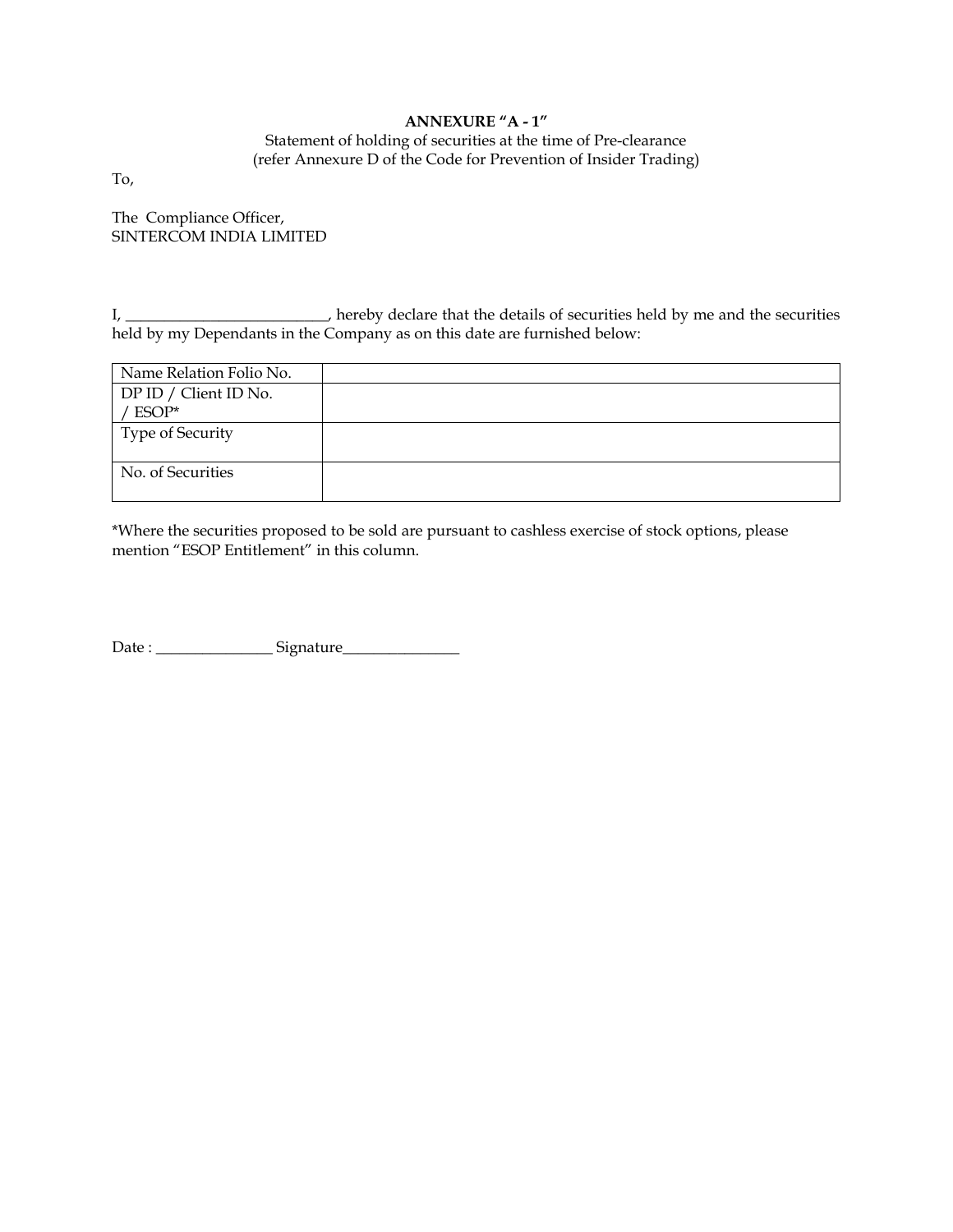#### **SINTERCOM INDIA LIMITED**

#### **ANNEXURE "A - 2"**

## UNDERTAKING TO BE SUBMITTED ALONGWITH APPLICATION FOR PRE-CLEARANCE (refer Annexure D of the Code for Prevention of Insider Trading)

To, The Compliance Officer,

#### SINTERCOM INDIA LIMITED

I, \_\_\_\_\_\_\_\_\_\_\_\_\_\_\_\_\_\_ (name and designation), am desirous of dealing in \_\_\_\_\_\_\_\_\_ (nos.) of \_\_\_\_\_\_\_ (description of security) of the Company as mentioned my application dated\_\_\_\_\_\_\_ for pre-clearance of the transaction.

As required by the Code for Prevention of Insider Trading ("the Code") of the Company, I hereby state as follows :

a) I have no access to nor do I have any information that could be construed as "Price Sensitive Information" as defined in the Code up to the time of signing this undertaking;

b) In the event that I have access to or received any information that could be construed as "Price Sensitive Information" as defined in the Code, after the signing of this Undertaking but before executing the transaction for which approval is sought, I shall inform the Compliance Officer of the same in writing and shall completely refrain from dealing in the securities of the Company until such information becomes public;

c) I have not contravened the provisions of the Code in force as of date;

d) I have made full and true disclosure in the above matter.

Date: Signature: